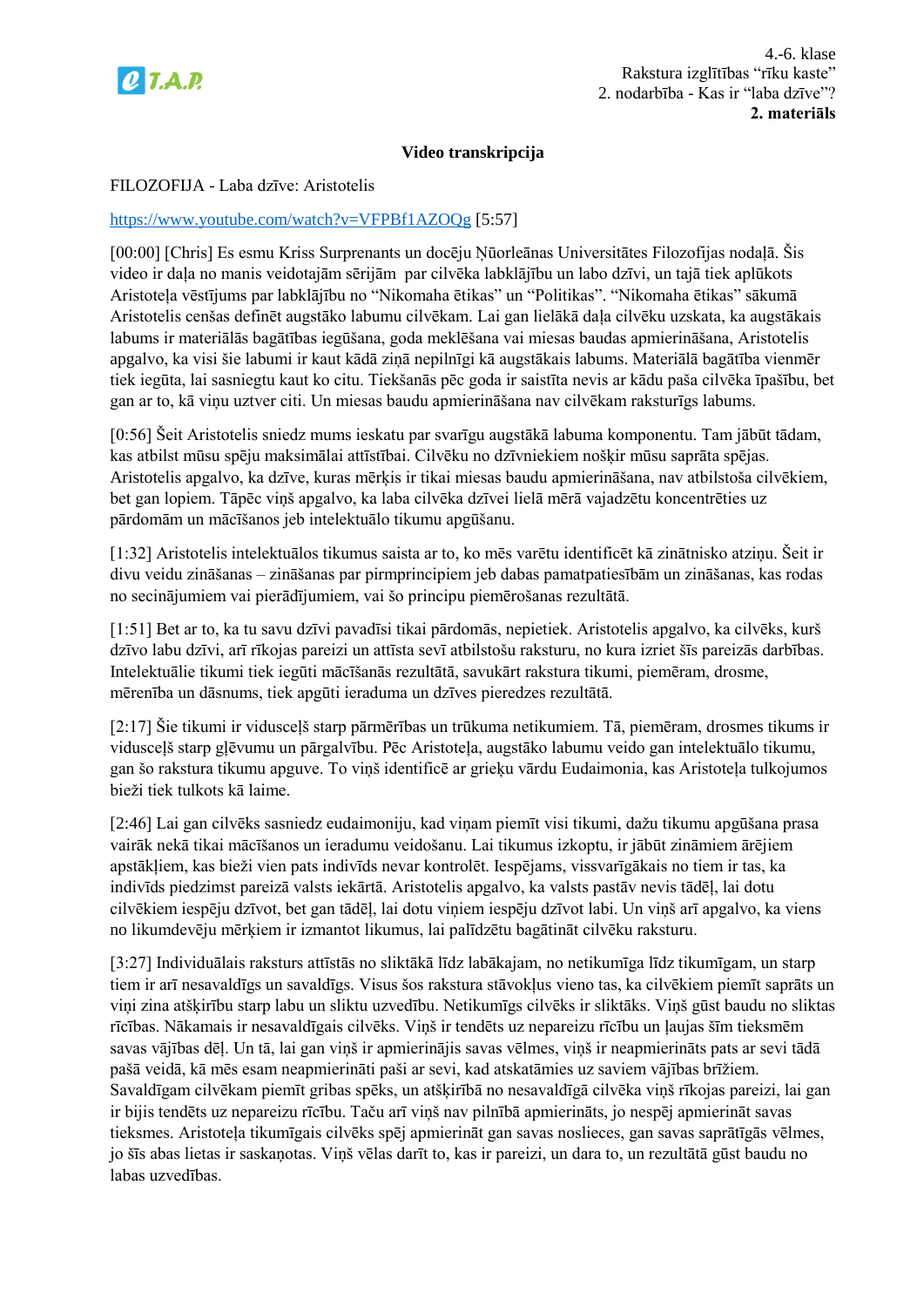

[4:42] Aristotelis apgalvo, ka viena no labi sakārtotas valsts funkcijām ir palīdzēt cilvēkiem attīstīties no sliktāka uz labāku. Likumi spēj iemācīt cilvēkus veikt pareizas darbības. Un tā rīcība, kas ir pareiza, laika gaitā kļūst par ieradumu, un cilvēki pieņem šādu uzvedību. Tieši šī iemesla dēļ Aristotelis apgalvo, ka likumdevējam jāpiemīt intelektuālajam tikumam "*phronesis"* ("praktiskā gudrība"), kas saistīta ar izpratni par to, kas ir tikumiska un netikumiska uzvedība, un prasmi virzīt cilvēkus uz to, lai tie rīkotos pareizi.

[5:19] Tātad Aristotelis uzskata, ka cilvēks dzīvo labi, ja viņš rīkojas pareizi un viņam piemīt visi tikumi – gan intelektuālie, gan rakstura tikumi. Taču dažus labas dzīves aspektus cilvēks nevar pilnībā kontrolēt. Lai gan Aristoteļa novērojumi varētu būt pareizi, tie arī dod mums iespēju izvirzīt jautājumus sociālā taisnīguma jomā un jautāt, kādi pienākumi mums ir pret cilvēkiem, kuriem neveicas tik labi, lai palīdzētu viņiem dzīvot pēc iespējas labāk.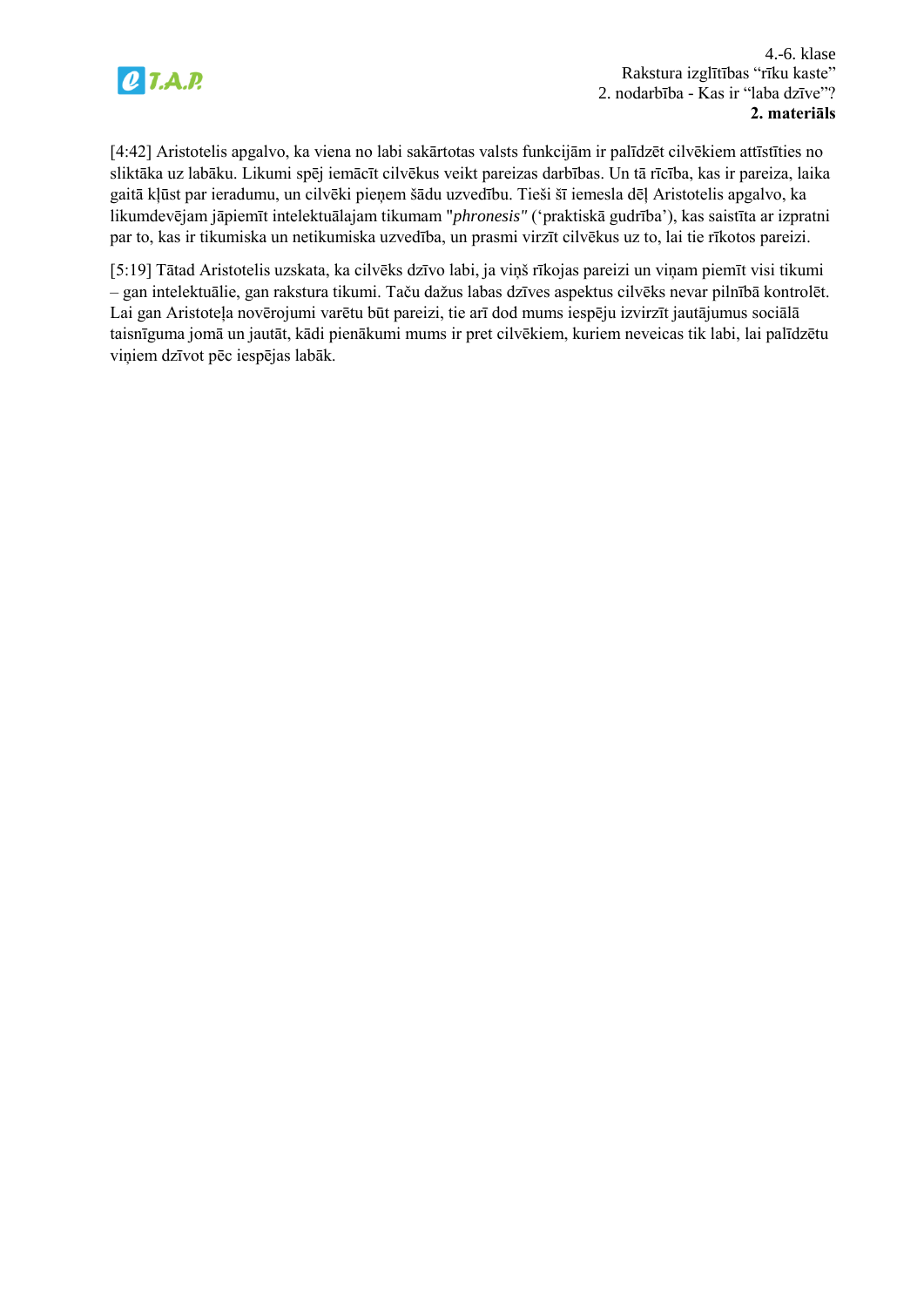

4.-6. klase Rakstura izglītības "rīku kaste" 2. nodarbība - Kas ir "laba dzīve"? **2. materiāls**

# **Transcription (English)**

#### PHILOSOPHY - The Good Life: Aristotle

https://www.youtube.com/watch?v=VFPBf1AZOQg [5:57]

[00:00] [Chris] I'm Chris Surprenant, and I teach in the department of philosophy at the University of New Orleans. This video is part of my series on human wellbeing and the good life, and it examines Aristotle's account of wellbeing as presented in the Nicomachean Ethics and Politics. At the beginning of the Nicomachean Ethics, Aristotle aims to identify the highest good for human beings. While most people believe that the highest good is the acquisition of material wealth, pursuit of honor, or satisfaction of bodily pleasure, Aristotle argues that all of these goods are deficient as the highest good in some way. Material wealth is always acquired for the purpose of attaining something else. Pursuing honor is not connected to any characteristic of the person himself but how others perceive him. And satisfying bodily pleasures is not a good peculiar to human beings.

[0:56] Here, Aristotle gives us insight into an important component of the highest good. It must be something that is consistent with the maximization of our faculties as human beings. What separates human beings from non-human animals is our capacity for reason and a life that aims only at satisfying bodily pleasures is one Aristotle claims is not fit for human beings but for cattle. And so, he argues that a good life for a human being would focus to a significant extent on contemplation and learning or acquiring the intellectual virtues.

[1:32] Aristotle associates the intellectual virtues with what we might identify as scientific knowledge. Here, there are two kinds of knowledge, knowledge of first principles or fundamental truths of nature and knowledge that comes from inference or demonstration or what comes about as the result of applying these principles.

[1:51] But spending your life in contemplation alone is not enough. Aristotle claims the person who lives a good life also acts rightly and develops the appropriate state of character from which to perform those right actions. While the intellectual virtues are acquired as a result of learning, these character virtues, such as courage, temperance, and generosity, are acquired as the result of habituation and life experience.

[2:17] These virtues occupy a middle ground between the vices of excess and deficiency, relative to each person. So, for example, the virtue of courage occupies a middle ground between being cowardly and being overly rash. Acquisition of both the intellectual virtues and these virtues of character make up Aristotle's highest good, which he identifies with the Greek word Eudaimonia, which in translations of Aristotle often is translated as the word happiness.

[2:46] While a person achieves Eudaimonia when he possesses all of the virtues, acquiring some of these virtues requires more than studying or the right amount of habituation. Certain external conditions must be present for their cultivation, external conditions that are often beyond the control of individuals. Perhaps the most important is that an individual is born into the right type of state. Aristotle argues that the state exists not for the purpose of allowing people to live, but for the purpose of allowing them to live well. And he also claims that one aim of the legislators is to make use of the laws to help improve the character of individuals.

[3:27] Individual character develops along a spectrum of worst to better, a spectrum that ranges from vicious to virtuous, with incontinent and continent falling in between. What connects all of these character states is that these individuals possess reason and know the difference between good and bad behavior. The vicious man is the worst. He derives pleasure from acting badly. The incontinent man is next. He is inclined to act wrongly and gives in to these inclinations out of weakness. And so, while he has satisfied his desires, he is dissatisfied with himself in the same way that we are dissatisfied with ourselves when we look back on our own moments of weakness. The continent man possesses strength of